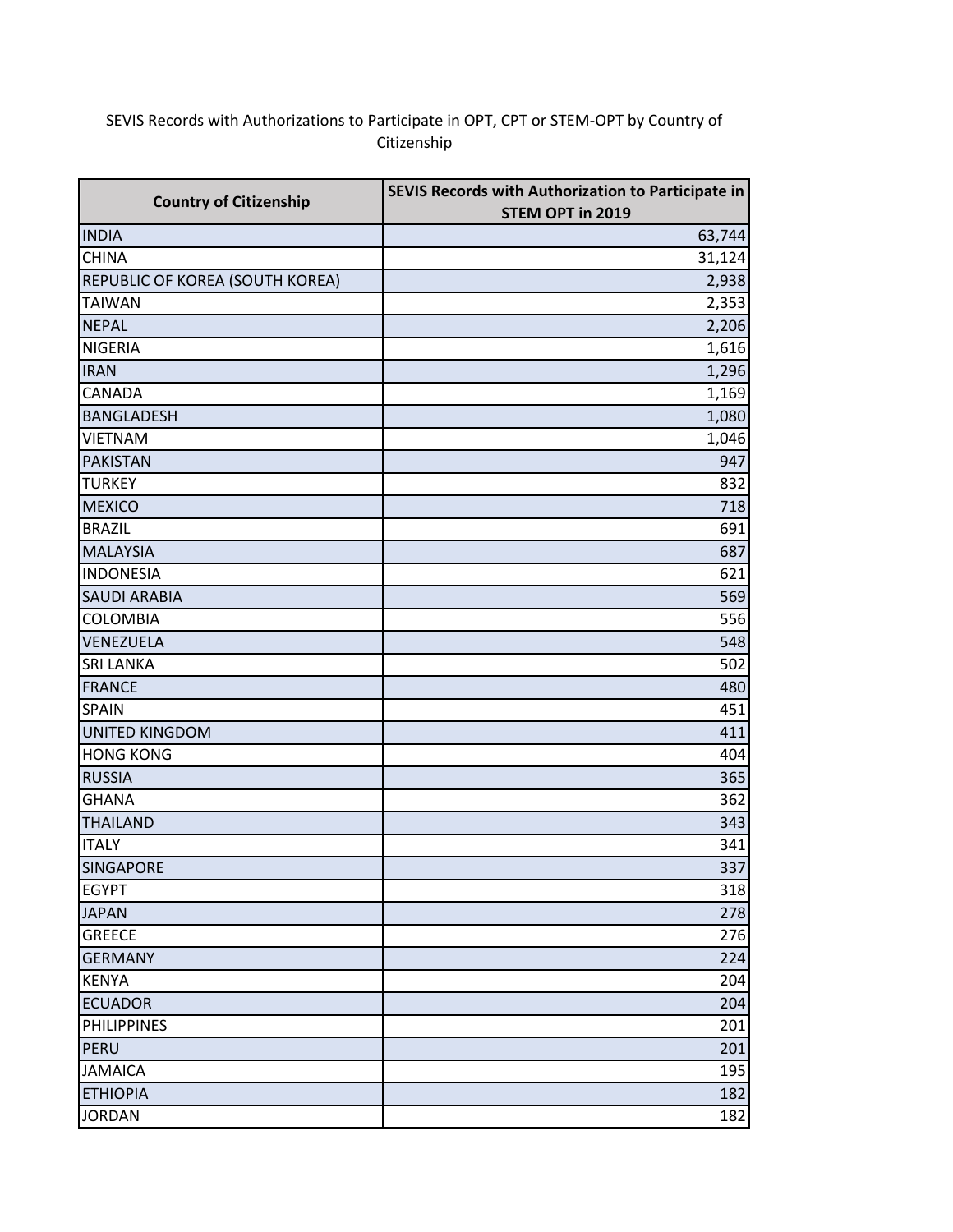| <b>LEBANON</b>       | 164 |
|----------------------|-----|
| <b>BAHAMAS, THE</b>  | 155 |
| <b>AUSTRALIA</b>     | 145 |
| <b>HONDURAS</b>      | 139 |
| <b>MONGOLIA</b>      | 135 |
| ZIMBABWE             | 131 |
| <b>ISRAEL</b>        | 130 |
| <b>UKRAINE</b>       | 129 |
| KAZAKHSTAN           | 115 |
| LIBYA                | 107 |
| <b>CHILE</b>         | 105 |
| <b>MOROCCO</b>       | 105 |
| ARGENTINA            | 104 |
| <b>SOUTH AFRICA</b>  | 102 |
| TRINIDAD AND TOBAGO  | 100 |
| <b>RWANDA</b>        | 99  |
| <b>SWEDEN</b>        | 96  |
| <b>BURMA</b>         | 92  |
| <b>NETHERLANDS</b>   | 89  |
| CAMEROON             | 86  |
| <b>POLAND</b>        | 85  |
| <b>NEW ZEALAND</b>   | 82  |
| <b>ROMANIA</b>       | 82  |
| <b>COTE D'IVOIRE</b> | 81  |
| <b>BOLIVIA</b>       | 81  |
| <b>COSTA RICA</b>    | 79  |
| <b>GUATEMALA</b>     | 69  |
| <b>TANZANIA</b>      | 69  |
| <b>ALBANIA</b>       | 68  |
| <b>PANAMA</b>        | 67  |
| <b>SERBIA</b>        | 66  |
| <b>UGANDA</b>        | 66  |
| <b>TUNISIA</b>       | 64  |
| EL SALVADOR          | 63  |
| <b>BULGARIA</b>      | 61  |
| DOMINICAN REPUBLIC   | 60  |
| <b>PORTUGAL</b>      | 58  |
| CONGO (KINSHASA)     | 54  |
| <b>IRELAND</b>       | 54  |
| SWITZERLAND          | 52  |
| <b>MAURITIUS</b>     | 48  |
| <b>BELGIUM</b>       | 43  |
| <b>NORWAY</b>        | 41  |
| <b>DOMINICA</b>      | 41  |
| <b>SUDAN</b>         | 41  |
| ANGOLA               | 40  |
| <b>HUNGARY</b>       | 40  |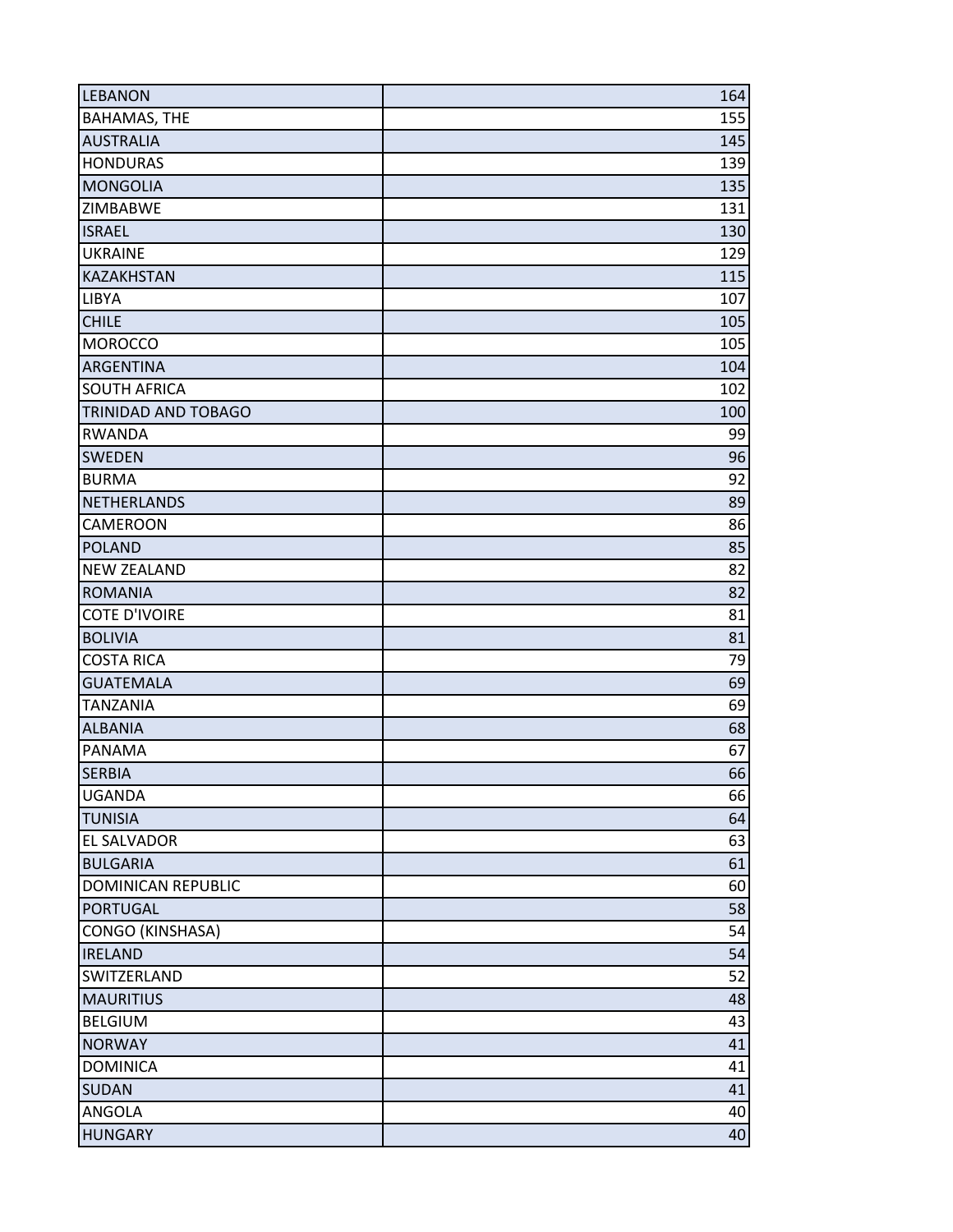| <b>UZBEKISTAN</b>             | 39 |
|-------------------------------|----|
| <b>KUWAIT</b>                 | 38 |
| <b>CZECH REPUBLIC</b>         | 38 |
| <b>SYRIA</b>                  | 37 |
| <b>HAITI</b>                  | 34 |
| <b>CROATIA</b>                | 34 |
| <b>OMAN</b>                   | 33 |
| <b>MACAU</b>                  | 31 |
| <b>CAMBODIA</b>               | 30 |
| <b>ZAMBIA</b>                 | 30 |
| <b>CYPRUS</b>                 | 30 |
| <b>SAINT LUCIA</b>            | 30 |
| AZERBAIJAN                    | 29 |
| <b>AUSTRIA</b>                | 28 |
| <b>DENMARK</b>                | 28 |
| SENEGAL                       | 28 |
| PARAGUAY                      | 27 |
| <b>GEORGIA</b>                | 26 |
| <b>BARBADOS</b>               | 24 |
| <b>BOSNIA AND HERZEGOVINA</b> | 24 |
| <b>ICELAND</b>                | 24 |
| <b>NICARAGUA</b>              | 22 |
| <b>URUGUAY</b>                | 22 |
| <b>TURKMENISTAN</b>           | 22 |
| <b>BELIZE</b>                 | 22 |
| <b>BURKINA FASO</b>           | 21 |
| <b>ARMENIA</b>                | 21 |
| <b>GAMBIA, THE</b>            | 21 |
| <b>IRAQ</b>                   | 21 |
| LITHUANIA                     | 20 |
| <b>ALGERIA</b>                | 20 |
| <b>YEMEN</b>                  | 20 |
| <b>BELARUS</b>                | 19 |
| <b>WEST BANK</b>              | 19 |
| <b>GUYANA</b>                 | 18 |
| <b>MACEDONIA</b>              | 18 |
| <b>BENIN</b>                  | 18 |
| <b>GRENADA</b>                | 18 |
| <b>FINLAND</b>                | 17 |
| <b>GABON</b>                  | 16 |
| <b>AFGHANISTAN</b>            | 16 |
| <b>KOSOVO</b>                 | 16 |
| <b>SWAZILAND</b>              | 16 |
| <b>KYRGYZSTAN</b>             | 15 |
| ANTIGUA AND BARBUDA           | 15 |
| <b>SLOVENIA</b>               | 14 |
| <b>BOTSWANA</b>               | 13 |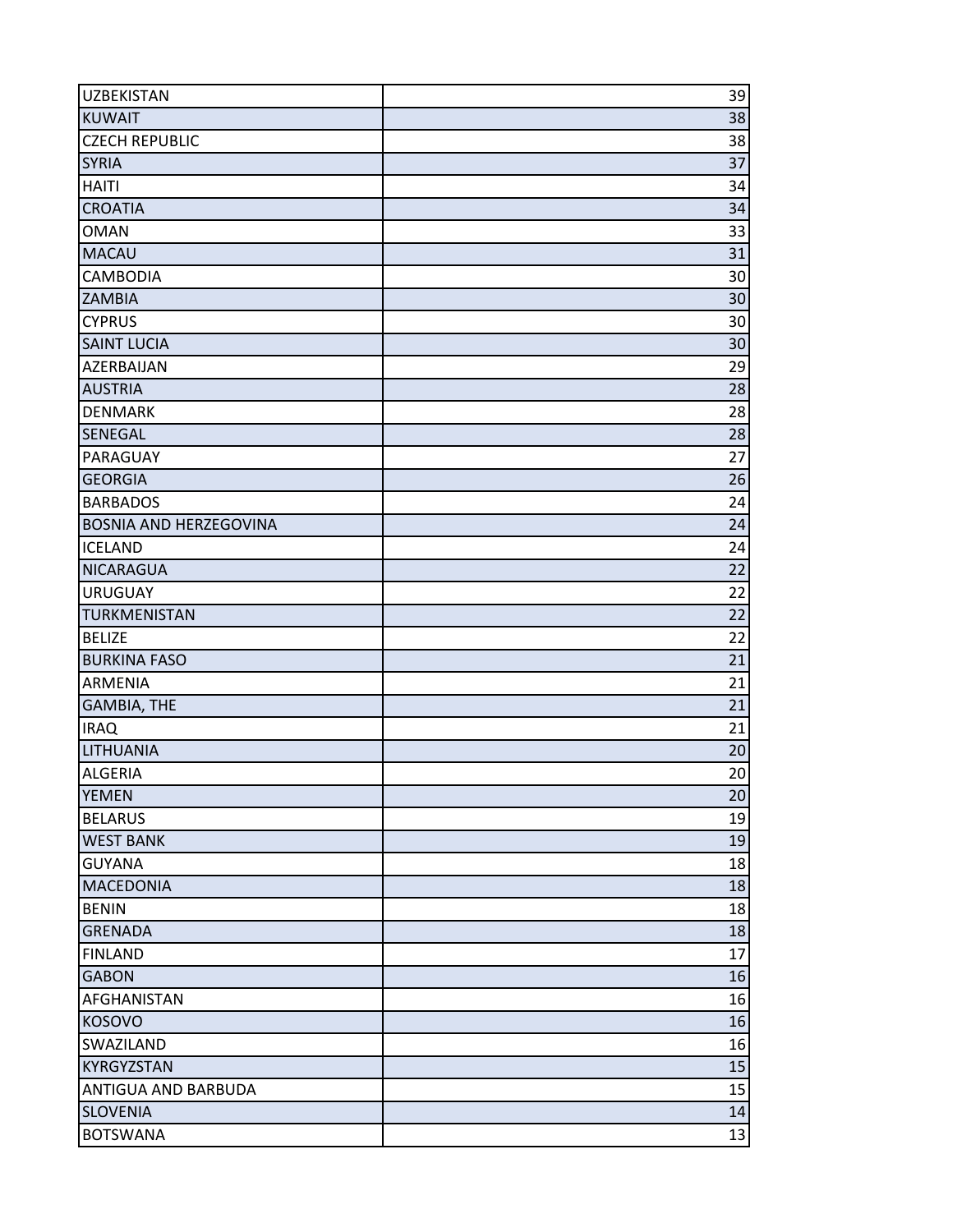| <b>BAHRAIN</b>                          | 13                               |
|-----------------------------------------|----------------------------------|
| <b>TOGO</b>                             | 13                               |
| <b>MOLDOVA</b>                          | 12                               |
| <b>TAJIKISTAN</b>                       | 11                               |
| SAINT KITTS AND NEVIS                   | 11                               |
| <b>SIERRA LEONE</b>                     | 11                               |
| MOZAMBIQUE                              | 11                               |
| <b>SLOVAKIA</b>                         | 10                               |
| <b>MALI</b>                             | 10                               |
| LATVIA                                  | 10                               |
| <b>ESTONIA</b>                          | 10                               |
| <b>MALAWI</b>                           | 9                                |
| <b>NIGER</b>                            | $\overline{9}$                   |
| <b>BURUNDI</b>                          | $\overline{9}$                   |
| <b>MADAGASCAR</b>                       | $\overline{8}$                   |
| LIBERIA                                 | $\overline{7}$                   |
| <b>SURINAME</b>                         | $\overline{7}$                   |
| <b>BHUTAN</b>                           | 6                                |
| SAINT VINCENT AND THE GRENADINES        | 6                                |
| <b>BRITISH VIRGIN ISLANDS</b>           | $\boldsymbol{6}$                 |
| <b>LESOTHO</b>                          | $\boldsymbol{6}$                 |
| <b>FIJI</b>                             | 6                                |
| CONGO (BRAZZAVILLE)                     | $\overline{5}$                   |
| <b>GAZA STRIP</b>                       | 5                                |
| PAPUA NEW GUINEA                        | $\overline{\mathbf{5}}$          |
| <b>MAURITANIA</b>                       | $\overline{5}$                   |
| <b>BRUNEI</b>                           | $\overline{5}$                   |
| <b>BERMUDA</b>                          | 4                                |
| <b>UNITED ARAB EMIRATES</b>             | $\overline{\mathbf{r}}$          |
| <b>MONTENEGRO</b>                       | $\overline{\mathbf{4}}$          |
| <b>CAPE VERDE</b>                       | $\overline{4}$                   |
| CHAD                                    | 4                                |
| <b>STATELESS</b>                        | 4                                |
| <b>NAMIBIA</b>                          | $\mathsf{3}$                     |
| <b>GUINEA</b>                           | $\overline{3}$                   |
| <b>SOUTH SUDAN</b>                      | $\overline{\mathbf{3}}$          |
| <b>ERITREA</b>                          | $\overline{\mathbf{3}}$          |
| <b>EQUATORIAL GUINEA</b>                | $\overline{2}$                   |
| <b>CURACAO</b>                          | $\overline{2}$                   |
| <b>CAYMAN ISLANDS</b>                   | $\overline{2}$                   |
| <b>SINT MAARTEN</b>                     | $\overline{2}$                   |
| <b>TIMOR-LESTE</b>                      | $\overline{2}$                   |
| ANGUILLA                                | $\overline{2}$                   |
| <b>SEYCHELLES</b><br><b>ISLE OF MAN</b> | $\overline{2}$<br>$\overline{2}$ |
|                                         | $\mathbf{1}$                     |
| QATAR                                   |                                  |
| LAOS                                    | $\mathbf{1}$                     |